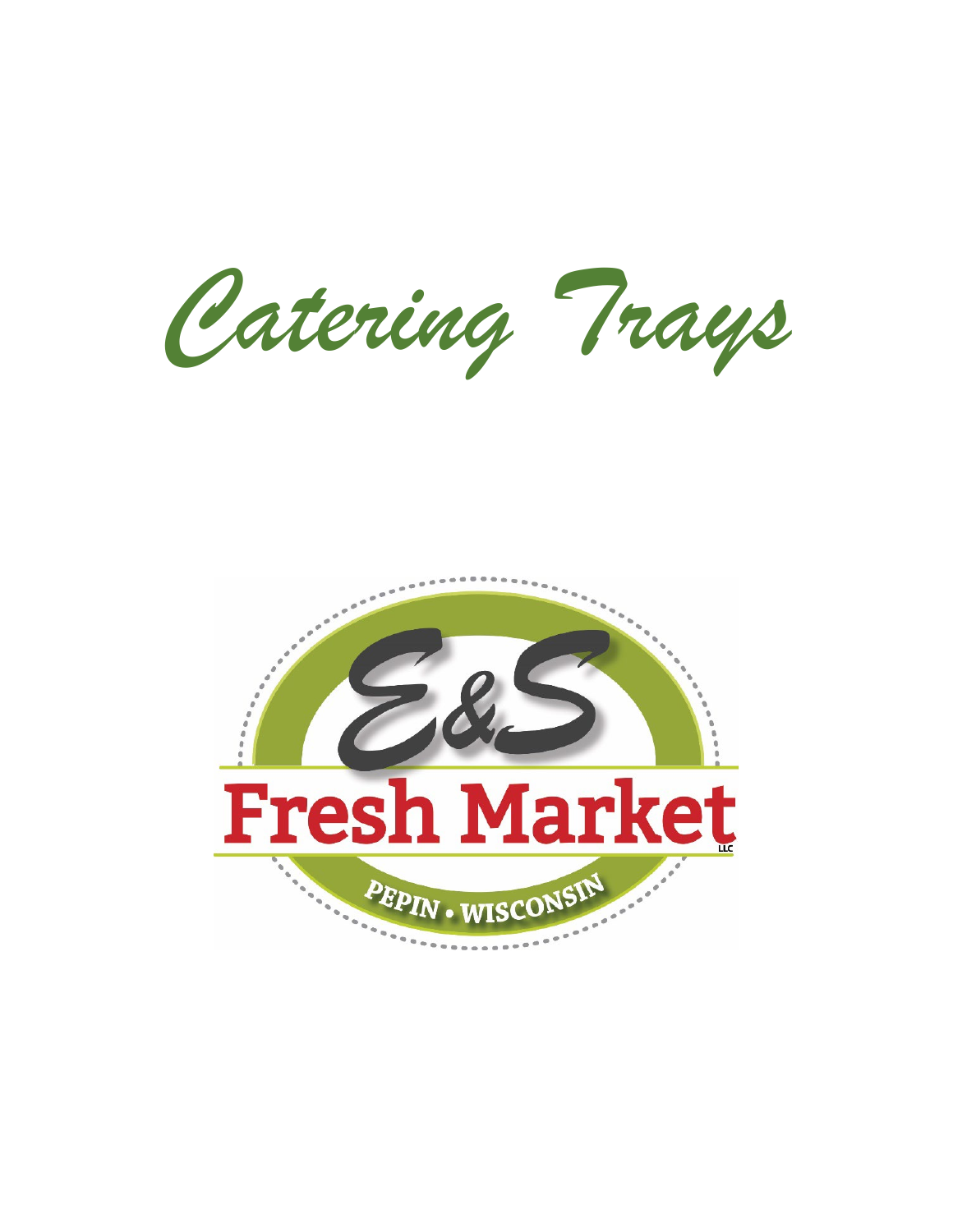*Breakfast Trays*

Yogurt Bar - \$6.50/person – 5-person minimum order

- Yogurt
- Granola
- Seasonal Fruit and Berries

Mini Pastry Tray (mini Danish, mini muffins, mini donuts, ect)

- 10-12 servings \$14
- 18-20 servings \$20
- Added on to yogurt bar \$1.25/person

1 Dozen Bagels and Cream Cheese - \$20

½ Dozen Bagels and Cream Cheese - \$12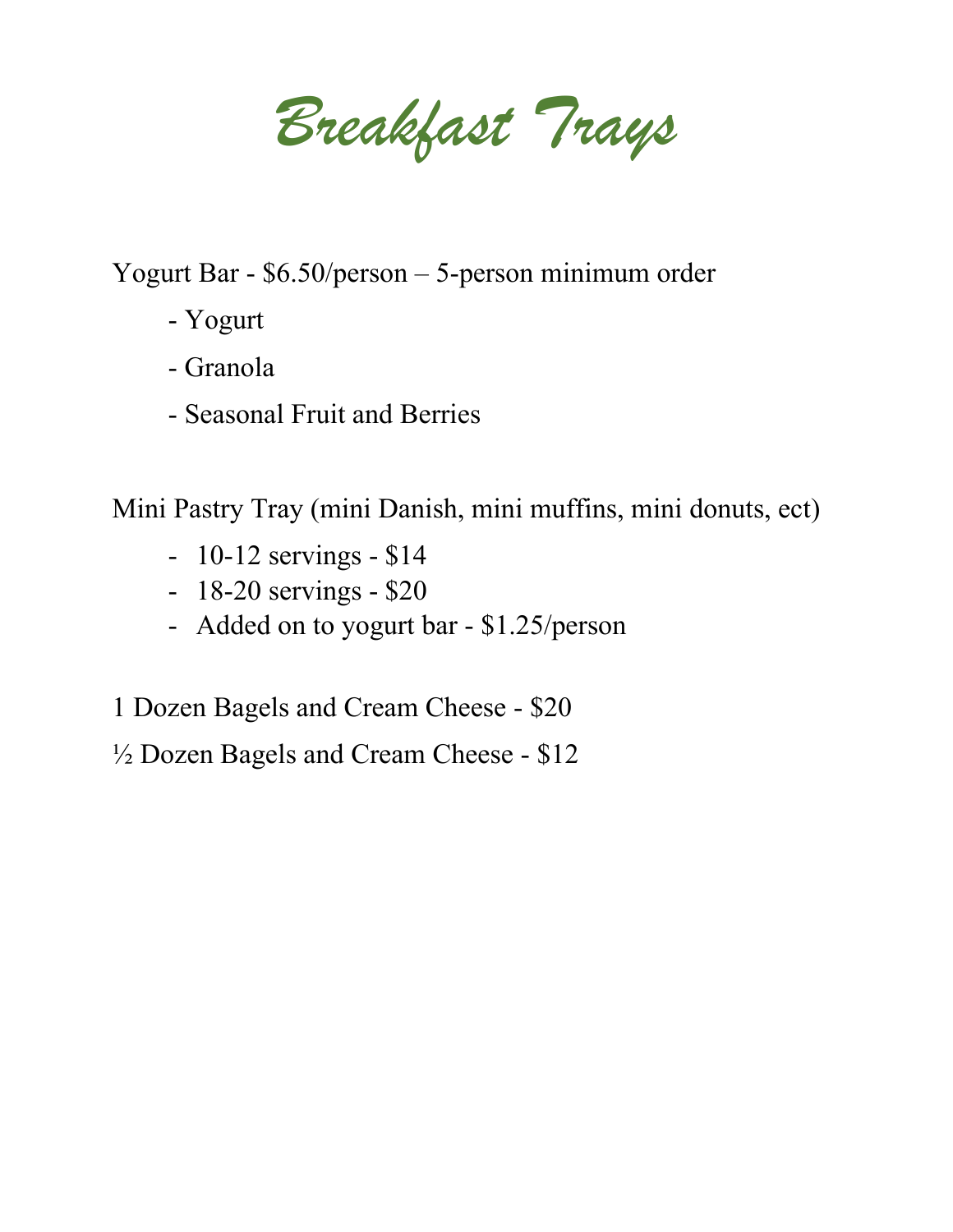*Sandwiches*

Build your own slider bar - \$3.00/sandwich

- 3 meat choices
- 2 cheese choices
- Buns
- Mayo and mustard
- Add a garnish tray for \$1.00/sandwich (lettuce, tomato, onion, pickles)
- Add chips and a cookie for \$1.75/person

Meats Oven Roasted Turkey Smoked Turkey Cooked Ham Honey Ham Garlic Summer Sausage Thuringer Hard Salami

Cheeses Medium Cheddar Sharp Cheddar Colby Co-Jack Onion **Swiss** Provolone Pepper Jack Brick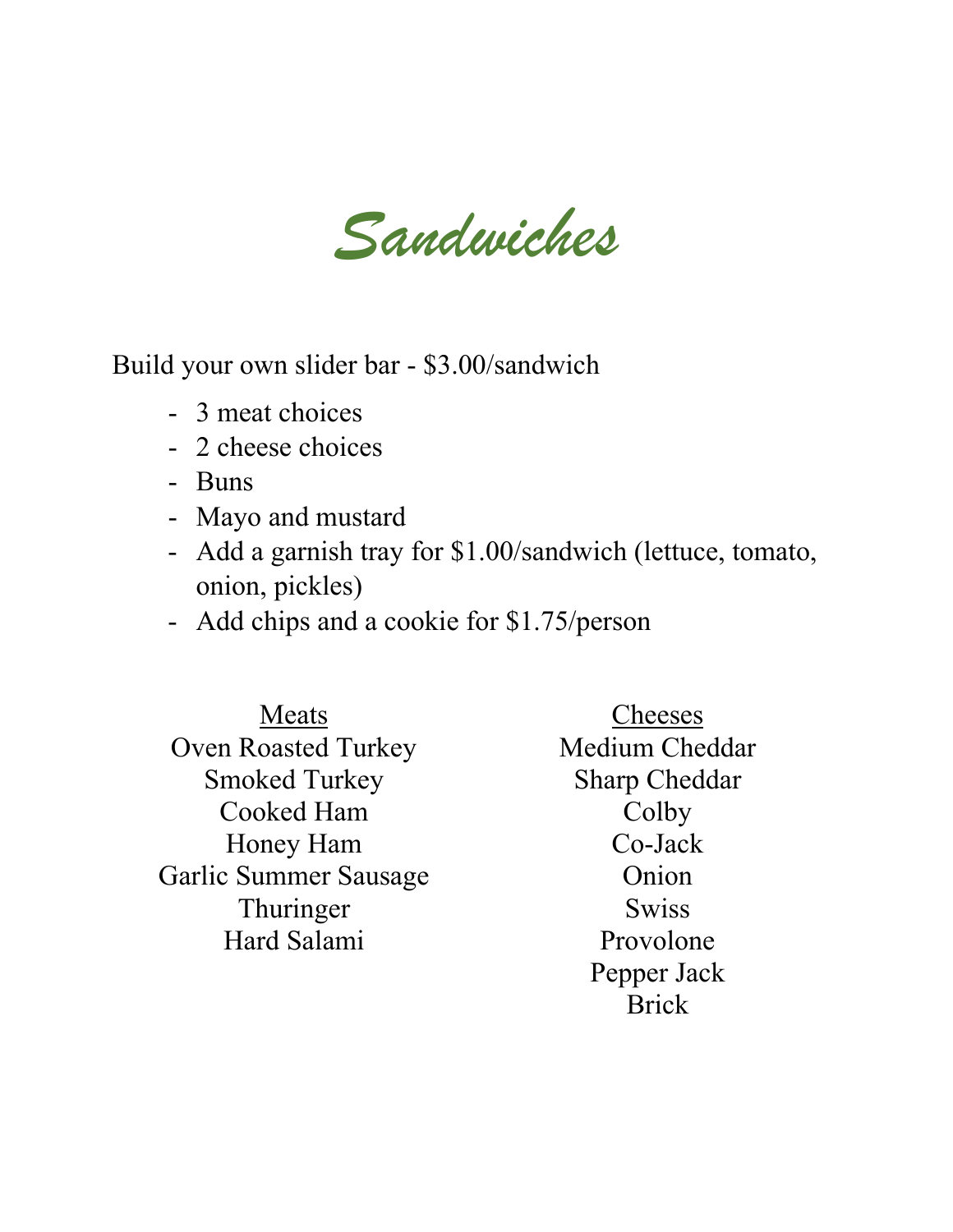*Snacks*

Assorted Bars

- Call for availability

Assorted Cookies

- 30-35 servings - \$20

Seasonal Fruit Tray

| $-21b$  | 6-8 servings   | \$15 |
|---------|----------------|------|
| $-4$ lb | 12-16 servings | \$25 |

Seasonal Vegetable Tray

|  | $-1.5$ lb 6-8 servings | \$15 |
|--|------------------------|------|
|  |                        |      |

- 3.5lb 15-20 servings \$25

Meat and Cheese Tray (cut for crackers, crackers not included)

- 2 meat choices and 3 cheese choices (from sandwich list)
- \$15 12-15 servings
- \$20 18-20 servings
- \$25 23-25 servings